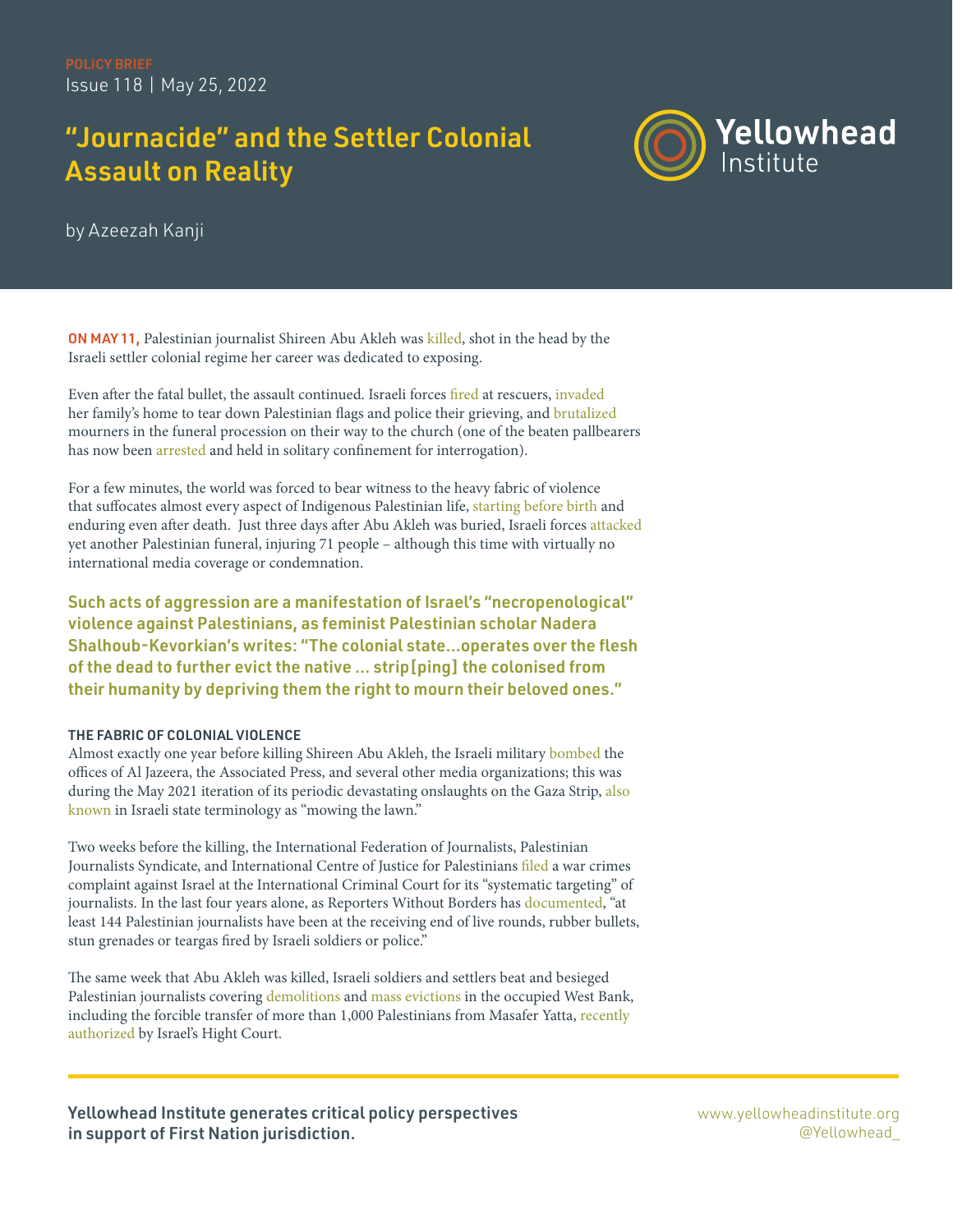Four days after the killing, on May 15, Palestinians marked the [74th](https://www.aljazeera.com/gallery/2022/5/15/photos-palestinians-commemorate-74th-nakba-day) [Nakba \("Catastrophe"\)](https://www.aljazeera.com/gallery/2022/5/15/photos-palestinians-commemorate-74th-nakba-day)  [Day:](https://www.aljazeera.com/gallery/2022/5/15/photos-palestinians-commemorate-74th-nakba-day) the annual commemoration of the mass expulsion and massacres of Palestinians during the founding of the state of Israel in 1948. This year, several Palestinian students were [arrested](https://www.haaretz.com/israel-news/.premium-amid-tensions-israel-police-bolsters-forces-as-palestinians-mark-nakba-1.10799648) at Nakba Day events in Israel – where the ["Nakba Law"](https://www.adalah.org/en/law/view/496) penalizes remembrance.

Meanwhile, Germany [outlawed](https://www.hrw.org/news/2022/05/20/berlin-bans-nakba-day-demonstrations) any public marking or mourning of the Nakba at all. Under this anti-Nakba Day prohibition, a vigil for Abu Akleh, organized by a Jewish group in Berlin was [also disallowed.](https://www.aljazeera.com/news/2022/5/13/germany-bans-vigil-in-memory-of-journalist-killed-by-israel) What better admission that the current violence against Palestinians is part of an ["ongoing Nakba"](https://al-shabaka.org/labs/ongoing-nakba-sheikh-jarrah-gaza-and-historic-palestine/) – a persistent project of ethnic cleansing that has never ceased?

The disciplining of Nakba memorialization exemplifies how the erasure of Indigenous peoples under settler colonialism is intimately intertwined with the erasure of the knowledges they hold. Through measures such as barring memorials, [burning books](https://www.niwrc.org/sites/default/files/images/resource/2%20The%20Structure%20of%20Knowledge%20in%20Westernized%20Universities_%20Epistemic.pdf), [banning traditions](https://www.aljazeera.com/news/2018/1/17/china-bans-muslim-children-from-quran-classes) and [ceremonies,](https://ualbertalaw.typepad.com/faculty/2018/11/colonialism-and-the-potlatch-ban.html) [building over](https://springmag.ca/the-role-of-the-jnf-in-greenwashing-israeli-settler-colonialism)  Indigenous histories and geographies, and [brutalizing elders,](https://www.cbc.ca/news/canada/newfoundland-labrador/nunatukavut-elders-arrested-at-muskrat-site-1.1164329) [intellectuals,](https://xinjiang.sppga.ubc.ca/timelines/arrests/) [artists,](https://www.outlookindia.com/website/story/india-news-a-day-after-pro-palestine-graffiti-cuffs-on-kashmir-artist/382873) and other knowledge-keepers, settlers seek to overwrite Indigenous worlds and impose their own.

While "memoricide" attempts to delete "unauthorized" understandings of the past; "journacide" - the assault on journalism - works to obscure the violence and injustice of the present.

## A BRIEF, RECENT HISTORY OF JOURNACIDE

In surveying recent practices of settler colonial regimes, their journacidal quality is clear.

Across the country that currently calls itself Canada – from Unist'ot'en Camp to Muskrat Falls – journalists reporting on state and corporate transgressions of Indigenous rights have been [arrested for violating injunctions](https://www.nytimes.com/2020/09/21/world/canada/indigenous-journalism-protests.html): the [legal instruments](https://yellowheadinstitute.org/resources/weaponizing-injunctions-how-canada-criminalizes-indigenous-land-defense/) through which courts protect corporations' presumed "right" to invade and depredate Indigenous lands.

Journalists Amber Bracken and Michael Toledano, arrested in November, were maligned by the RCMP for being ["embedded" w](https://thenarwhal.ca/opinion-wetsuweten-journalism/)ith the Wet'suwet'en land and water protectors resisting pipeline colonization by Coastal GasLink. Apparently, journalists should stick to "embedding" themselves [with the RCMP](https://www.theglobeandmail.com/news/national/in-pr-move-rcmp-embed-with-the-media/article4101011/) and other forces of occupation, like the [American military in Iraq](https://news.arizona.edu/story/embedded-journalists-report-their-experiences).

At Standing Rock, [at least ten journalists](https://cpj.org/2017/02/journalists-covering-standing-rock-face-charges-as/) were among the more than 800 people arrested while defending Sioux sacred waters and lands from the Dakota Access Pipeline; Indigenous women journalists in particular were targeted for invasive strip searches and other forms of state abuse.

Shoshone/Pauite journalist, filmmaker, and professor Myron Dewey was [charged](https://cpj.org/wp-content/uploads/2017/02/SRock-NEW.pdf) with "stalking" the pipeline's private security guards by filming them with a drone. If Dewey is a "stalker," then what about the state? Consider its [pervasive](https://theintercept.com/2017/09/29/standing-rock-dakota-access-pipeline-dapl-no-fly-zone-drones-tigerswan/) [use](mailto:https://www.aclu.org/blog/free-speech/rights-protesters/surveillance-state-descends-dakota-access-pipeline-spirit-camp?subject=) of drones and other mechanisms of aerial surveillance to enforce the ["vertical occupation"](https://www.plannersnetwork.org/2009/01/palestines-problems-checkpoints-walls-gates-and-urban-planners/) of Indigenous space – extending into the sky, and penetrating deep into the ground to extract the petrochemicals for which colonial pipelines are built.

Similarly, journalist Aaron Turgeon was [charged](https://www.vice.com/en/article/zmbdy5/drone-journalist-faces-7-years-in-prison-for-filming-north-dakota-access-pipeline-protests) with "reckless endangerment" for using a drone to livestream footage of state police assaulting water protectors with freezing water hoses and tear gas; it was Turgeon's recording that was the "act of violence," according to police.

In China, more than 40% of imprisoned journalists [documented](https://cpj.org/data/imprisoned/2021/?status=Imprisoned&cc_fips%5B%5D=CH&start_year=2021&end_year=2021&group_by=location) by the Committee to Protect Journalists are Indigenous Uyghurs: targets of the state's [secretive campaign](https://www.hrw.org/report/2021/04/19/break-their-lineage-break-their-roots/chinas-crimes-against-humanity-targeting) to assimilate Uyghur lands and dismantle Uyghur peoplehood through mass detention, "re-education," sterilization, child separation, and surveillance in East Turkestan, referred to by China literally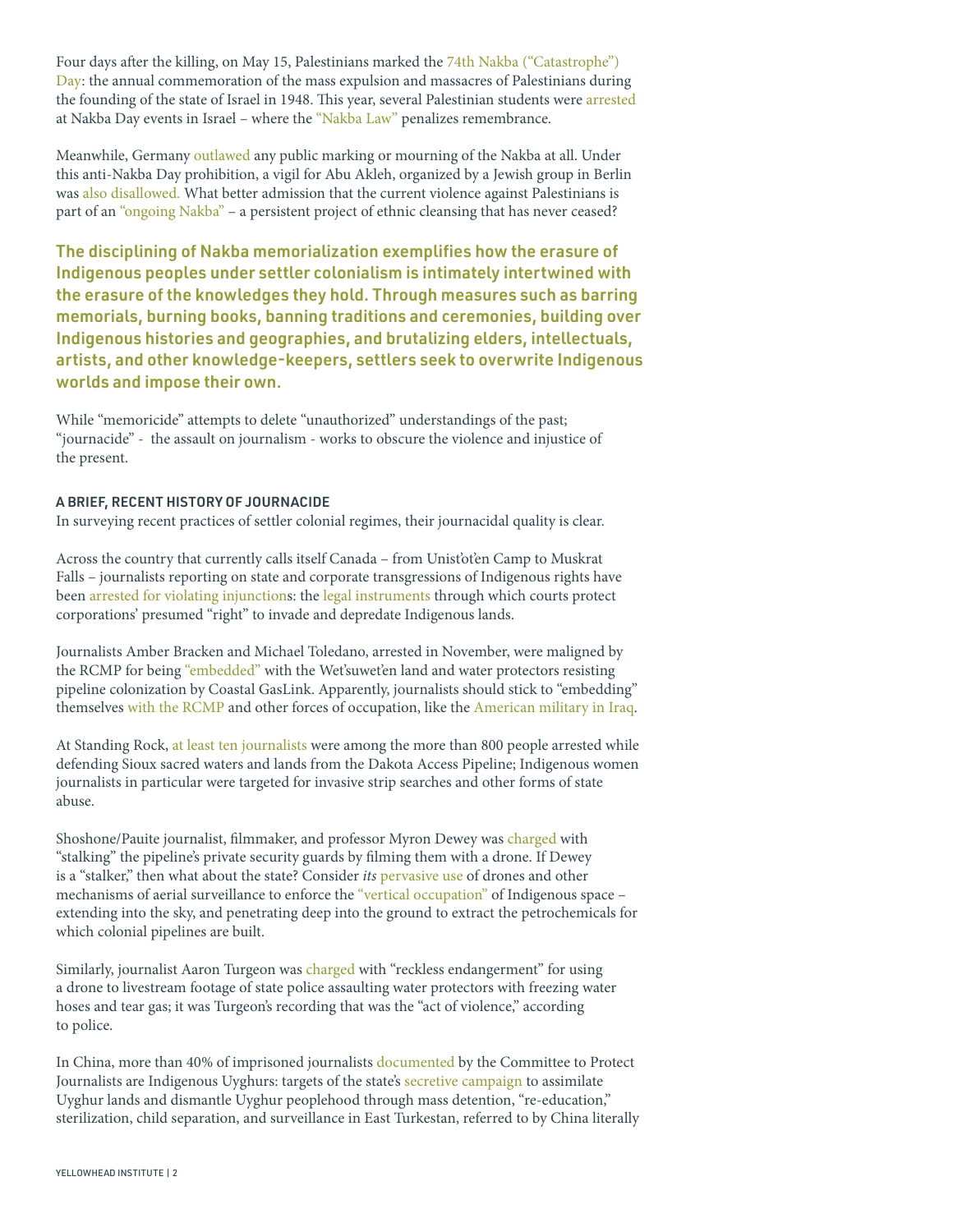as its ["new frontier"](mailto:https://www.cgtn.com/special/79517a4e304a336277566d55.html?subject=) (Xinjiang). Accusations against detained Uyghur journalists include [having](mailto:https://www.amnesty.org/en/documents/asa17/060/2009/en/?subject=) "given too many media interviews," [being](mailto:https://cpj.org/data/people/ilham-weli/?subject=) "two-faced," and [producing](mailto:https://cpj.org/data/people/ablajan-siyit/?subject=) "problematic" books.

In Kashmir, the mos[t densely militarized zone i](mailto:https://theconversation.com/in-kashmir-military-lockdown-and-pandemic-combined-are-one-giant-deadly-threat-142252?subject=)n the world, India's occupation is immunized by a complex of laws – a legacy of British colonialism – that [permit journalists](mailto:https://www.hrw.org/news/2022/02/08/india-kashmiri-journalist-held-under-abusive-laws?subject=) and other human rights defenders to be detained ["preventively"](mailto:https://cpj.org/2022/04/kashmiri-journalist-aasif-sultan-granted-bail-then-re-arrested-under-preventative-detention-law/?subject=) for [up to two years w](mailto:https://thewire.in/government/jk-public-safety-act-shall-be-deemed-to-be-an-act-passed-by-parliament-admin-tells-hc?subject=)ithout trial, while the occupying army's own prolific tortures, rapes, and murders are [shielded](mailto:https://www.amnesty.org/en/wp-content/uploads/2021/08/asa200252005en.pdf?subject=) from legal consequence.

A special police unit in Kashmir is dedicated to [investigating journalists and others](mailto:https://thewire.in/media/summoned-raided-censored-crackdown-on-journalists-is-the-new-normal-in-kashmir?subject=) for ["narrative terrorism";](mailto:https://article-14.com/post/mainstream-media-caged-j-k-govt-turns-the-heat-on-freelancers--6177671160af0?subject=) [as in Palestine,](mailto:https://theintercept.com/2022/04/05/israel-palestine-journalists-incitement/?subject=) journalists' exposure of colonial state terror is treated as a form of "terrorism" itself.

#### WHO HAS THE RIGHT TO LOOK?

The real, basic "crime" of journalism is in breaching the settler state's self-granted prerogative to surveil and scrutinize, but not be surveilled or scrutinized in return; to render the colonized transparent to the colonial gaze – whether through th[e surveyor's census](https://www.al-monitor.com/originals/2013/02/palestinians-denationalized-israeli-census.html) or the sniper's rifle [sights](https://www.theguardian.com/world/2013/feb/18/israeli-soldier-posts-instagram-palestinian) – while its own operations of power remain opaque, hidden behind walls of secrecy and non-accountability.

"We are not here to be examined by the Indians. We are here to examine the Indians," as the chairman of the 1912 McKenna-McBride Commission on the ["Indian land question"](https://publications.gc.ca/collections/collection_2009/indianclaims/RC31-78-1997E.pdf) in BC [proclaimed](https://books.google.ca/books?id=dR0if7gCp6YC&pg=PA182&lpg=PA182&dq=%E2%80%9CWe+are+not+here+to+be+examined+by+the+Indians.+We+are+here+to+examine+the+Indians%22&source=bl&ots=8SezJMGNAw&sig=ACfU3U21d_M-_4Kh6iAPKp3oSVogQxwzdA&hl=en&sa=X&ved=2ahUKEwjQ1uP8ve73AhUqjIkEHXZfCHgQ6AF6BAgCEAM#v=onepage&q=%E2%80%9CWe%20are%20not%20here%20to%20be%20examined%20by%20the%20Indians.%20We%20are%20here%20to%20examine%20the%20Indians%22&f=false), in refusing to respond to Indigenous nations' questions about their impending dispossession at the hands of the Canadian state.

The assertion of a unilateral ["right to look"](https://www.dukeupress.edu/the-right-to-look) is perhaps most graphically and literally illustrated in the Indian "security" forces' [mass blinding o](https://www.theguardian.com/world/2016/nov/08/india-crackdown-in-kashmir-is-this-worlds-first-mass-blinding)f civilians by pellet gun shots in Kashmir, and in the ["souvenir" photos p](https://www.theguardian.com/world/2016/nov/08/india-crackdown-in-kashmir-is-this-worlds-first-mass-blinding)osted by Israeli soldiers on Facebook of blindfolded Palestinians detained, tormented, and degraded in their own homes.

# The purpose of colonial "seeing" is not accuracy, but assertion of mastery; not to faithfully represent reality, but to remake it in its desired image.

Israel boasts that it can [precisely target e](https://books.google.ca/books?id=zwTHBQAAQBAJ&pg=PT265&lpg=PT265&dq=Ben-Israel+(2007)+lends+the+principle+vivid+substance+in+describing+Israel%E2%80%99s+shifting+application+of+%E2%80%9Cprecision%E2%80%9D+bombing:+The+target+may+be+a+tank+or+a+wheelchair+%E2%80%93&source=bl&ots=EYr0UJClei&sig=ACfU3U1BOB7VnNv-UPV00DiKuYgbFD1TsQ&hl=en&sa=X&ved=2ahUKEwj9tbG5v-73AhVdj4kEHeGtBJUQ6AF6BAgCEAM#v=onepage&q=Ben-Israel%20(2007)%20lends%20the%20principle%20vivid%20substance%20in%20describing%20Israel%E2%80%99s%20shifting%20application%20of%20%E2%80%9Cprecision%E2%80%9D%20bombing%3A%20The%20target%20may%20be%20a%20tank%20or%20a%20wheelchair%20%E2%80)ven a single Palestinian in a wheelchair, yet "mistakenly" wipes out [entire families,](https://www.haaretz.com/israel-news/gaza-israel-wiping-entire-palestinian-families-hamas-1.9820005) [homes](https://www.haaretz.com/middle-east-news/palestinians/.premium-israeli-army-admits-strike-that-killed-palestinian-family-intended-for-empty-house-1.8129435), [schools](https://www.hrw.org/news/2014/09/11/israel-depth-look-gaza-school-attacks), [hospitals](https://www.middleeasteye.net/news/israel-palestine-bennett-shifa-hospital-hamas-pakistan), [journalists,](https://www.reuters.com/article/us-palestinians-israel-journalist-idUSLD61073920080813) and children playing on the [beach](https://www.timesofisrael.com/israeli-court-rejects-appeal-in-deadly-2014-gaza-beach-airstrike/); with the ensuing ["investigations"](https://www.haaretz.com/israel-news/.premium.MAGAZINE-here-s-happens-with-idf-investigations-into-deaths-of-innocent-palestinians-1.9202606) almost invariably letting the perpetrators off the hook.

India has placed Kashmir under the glare of [omnipresent surveillance;](https://www.opendemocracy.net/en/masked-soldiers-barred-mosques-and-constant-surveillance-inside-kashmir-under-lockdown/) yet "grounds of detention [in Indian-occupied Kashmir] … exhibit routine factual errors and oversights," legal scholars Shrimoyee Nandini Ghosh and Haley Duschinski [observe](https://journals.sagepub.com/doi/abs/10.1177/0308275X20929393). For instance, journalist [Sajar Gul,](https://spcommreports.ohchr.org/TMResultsBase/DownLoadPublicCommunicationFile?gId=26390) who reported on police demolitions of Kashmiri homes, has been charged with "rioting" at a protest despite having been 40 kilometers away from the alleged scene of the "crime" (according to his defence lawyer, [as reported](https://spcommreports.ohchr.org/TMResultsBase/DownLoadPublicCommunicationFile?gId=26390) by UN Experts).

As Ghosh and Duschinski [note](https://journals.sagepub.com/doi/abs/10.1177/0308275X20929393) of this phenomenon, "the errors relating to basic biographical details, dates, and events do not indicate the lack of surveillance or information gathering, but rather the absence of need for accuracy or accountability."

#### "SETTLER BULLSHIT" IN THEORY AND PRACTICE

It is commonly said that "knowledge is power"; but under settler colonialism, the colonizers' ignorance is power too. Israel's killing of Shireen Abu Akleh highlights, yet again, how colonial ignorance is not simply a passive absence of knowledge or information, but is actively – coercively – produced and enforced.

Philosopher Charles Mills coined the concept of "[white ignorance](https://d1wqtxts1xzle7.cloudfront.net/56178359/Race_and_Epistemologies_of_Ignorance_Book-with-cover-page-v2.pdf?Expires=1652727056&Signature=hC5POYQ6K~mBqiDEv4cBgLG0zHRQXmP4zfZnn0jTItrZgiOzOUTrPw-33VSJZPWToDAQT1yc9-3ZOlBF-rvXjvcok2sZcHBjWkVuJsqQnltl7VVA7O4IvHyhWIn2JjFztjc0Mr1o6sWiGPv5T9J3TXaiAM9lcCqbFLqMCznpE3wyvEz2liN0NzEpXLybQvpd~32GjKhGkpFvbQobXee8~5CLRfJUSltqPcBjFlDhQGjBcZ8QWDP~T3oDSK1EHsW~rxWm9W-R94Ch58bmkV51SpdHcctz3qCz-2-EniqcrErG4bGZXnd5wwkHKKaWRuY8j8YkTx36evPqu4WNWfzzRg__&Key-Pair-Id=APKAJLOHF5GGSLRBV4ZA#page=20)": "an ignorance militant, aggressive ... indeed presenting itself unblushingly as knowledge." And philosopher Harry Frankfurt theorized the phenomenon of ["bullshit":](http://www2.csudh.edu/ccauthen/576f12/frankfurt__harry_-_on_bullshit.pdf) in contrast to lying, which is "responding to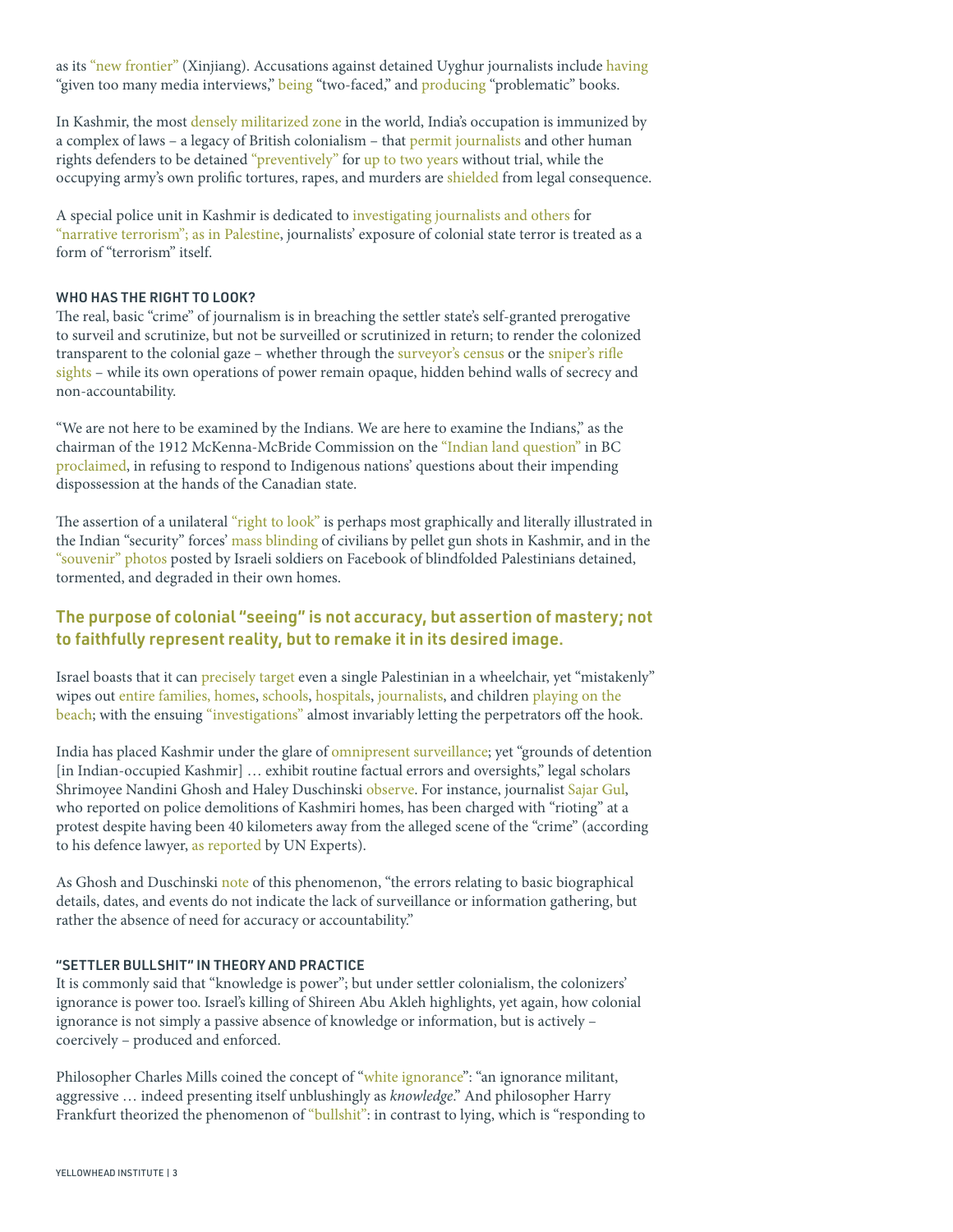the truth, and is to that extent respectful of it," bullshit is characterized by an utter disregard for the truth altogether. The truth is not merely contradicted, but [made irrelevant.](https://books.google.ca/books?id=bFpzNItiO7oC&source=gbs_navlinks_s)

Settler colonial societies, then, are sustained by what one might call *settler bullshit*: the production of "knowledges" that enshrine the colonial project's self-image as legitimate, enlightened, and just, even in the face of incontrovertible evidence to the contrary.

In Israel's response to Abu Akleh's death, and in the media coverage of her killing in allied colonial states such as Canada and the US, several classic varieties of settler bullshit were on display:

- **Projection** blaming the colonized for violence perpetrated by the colonizers themselves ("there is a good chance that armed Palestinians, firing wildly, brought about the tragic death of the journalist," Israel's Prime Minister Naftali Bennet [initially claimed](https://www.timesofisrael.com/veteran-al-jazeera-journalist-shot-dead-during-israeli-raid-in-jenin/), against the testimony of eyewitnesses and [forensic analysis o](https://www.btselem.org/press_releases/20220511_palestinian_gunfire_in_footage_distributed_by_israel_couldn%E2%80%99t_have_killed_shireen_abu_akleh)f [video](https://www.bellingcat.com/news/mena/2022/05/14/unravelling-the-killing-of-shireen-abu-akleh/)  [footage](https://www.bellingcat.com/news/mena/2022/05/14/unravelling-the-killing-of-shireen-abu-akleh/) indicating it was the IDF);
- **Obfuscation** creating confusion about the facts to generate "plausible deniability" and thwart the attribution of responsibility ("according to an Israeli official, this 'PR blitz' has already influenced leading news organizations … which initially reported that Abu Akleh had been killed by Israeli fire [but] were now reporting that the circumstances of her death are under investigation," the Israeli newspaper [Haaretz](https://www.haaretz.com/israel-news/.premium.HIGHLIGHT-israel-announces-joint-probe-was-rejected-before-making-an-offer-to-palestinians-1.10792830)  [disclosed\)](https://www.haaretz.com/israel-news/.premium.HIGHLIGHT-israel-announces-joint-probe-was-rejected-before-making-an-offer-to-palestinians-1.10792830);
- **False equalization** distorting exercises of colonial domination as a situation of ["clashes"](https://theconversation.com/how-media-reports-of-clashes-mislead-americans-about-israeli-palestinian-violence-183077) between "both sides";
- **Mystification** dismissing incidents as the result of mysterious "accidents" or "technological failures" beyond the colonial power's control (["citing](https://www.aljazeera.com/news/2022/5/15/palestinians-commemorate-74th-nakba-day-live-updates) an unnamed Israeli official, Haaretz said the soldier [suspected of shooting Abu Akleh], despite his rifle having a telescopic lens, did not see Abu Akleh");
- **Justification** rationalizing colonial violence as warranted by the inherently violent nature of the colonized (Abu Akleh was "filming and working for a media outlet amidst armed Palestinians. They're armed with cameras, if you'll permit me to say so," [in the words](https://www.cjr.org/the_media_today/shireen-abu-akleh_palestine_israel.php) of Israeli military spokesperson Ran Kochav);
- **Dissociation** representing individual outrages as "aberrations" or "tragedies" [disconnected](https://www.aljazeera.com/news/2022/5/12/unbelievable-western-media-slammed-for-akleh-killing-coverage) from the colonial structure as a whole (the New York Times' headline, for instance, announced that Abu Akleh had "died at 51," without mentioning that this was due to her having been shot by an Israeli soldier);
- **Self-sanctification** portraying colonial violence as benevolence (["Israeli police](https://nypost.com/2022/05/14/israeli-cops-explain-clash-at-shireen-abu-aklehs-funeral/)  insisted Saturday they only charged into the funeral procession of slain American Al Jazeera reporter Shireen Abu Akleh because her coffin was being stolen by a violent [Palestinian] mob");
- **Inversion** depicting Indigenous responses to violence as the source of violence, and the colonizers as the ultimate victims (["this inflammatory](https://www.jpost.com/opinion/article-706880) rhetoric [condemning Israel for murdering Abu Akleh] is intended to ignite rage against Israel," and "unlike other countries, Israel doesn't ever get to make mistakes or even be given the chance to show that it was innocent," op-eds in the Jerusalem Post bemoaned, while "the Palestinian Authority's offensive use of slain journalist for anti-Israel propaganda" was [denounced](https://nationalpost.com/opinion/mike-fegelman-the-palestinian-authoritys-offensive-use-of-slain-journalist-for-anti-israel-propaganda) in Canada's National Post);
- **Investigation** [defusing](https://www.haaretz.com/opinion/.premium-in-the-investigation-into-shireen-s-death-too-no-one-will-be-found-guilty-1.10794014) calls for accountability and justice with potemkin state processes, in which the conclusion of self-exoneration is practically pre-ordained. Indeed, Israel [announced](https://www.haaretz.com/israel-news/.premium.HIGHLIGHT-israeli-military-will-not-conduct-criminal-probe-into-al-jazeera-reporter-s-death-1.10808866) on Thursday that it will not be pursuing any further criminal proceedings regarding Abu Akleh's death.